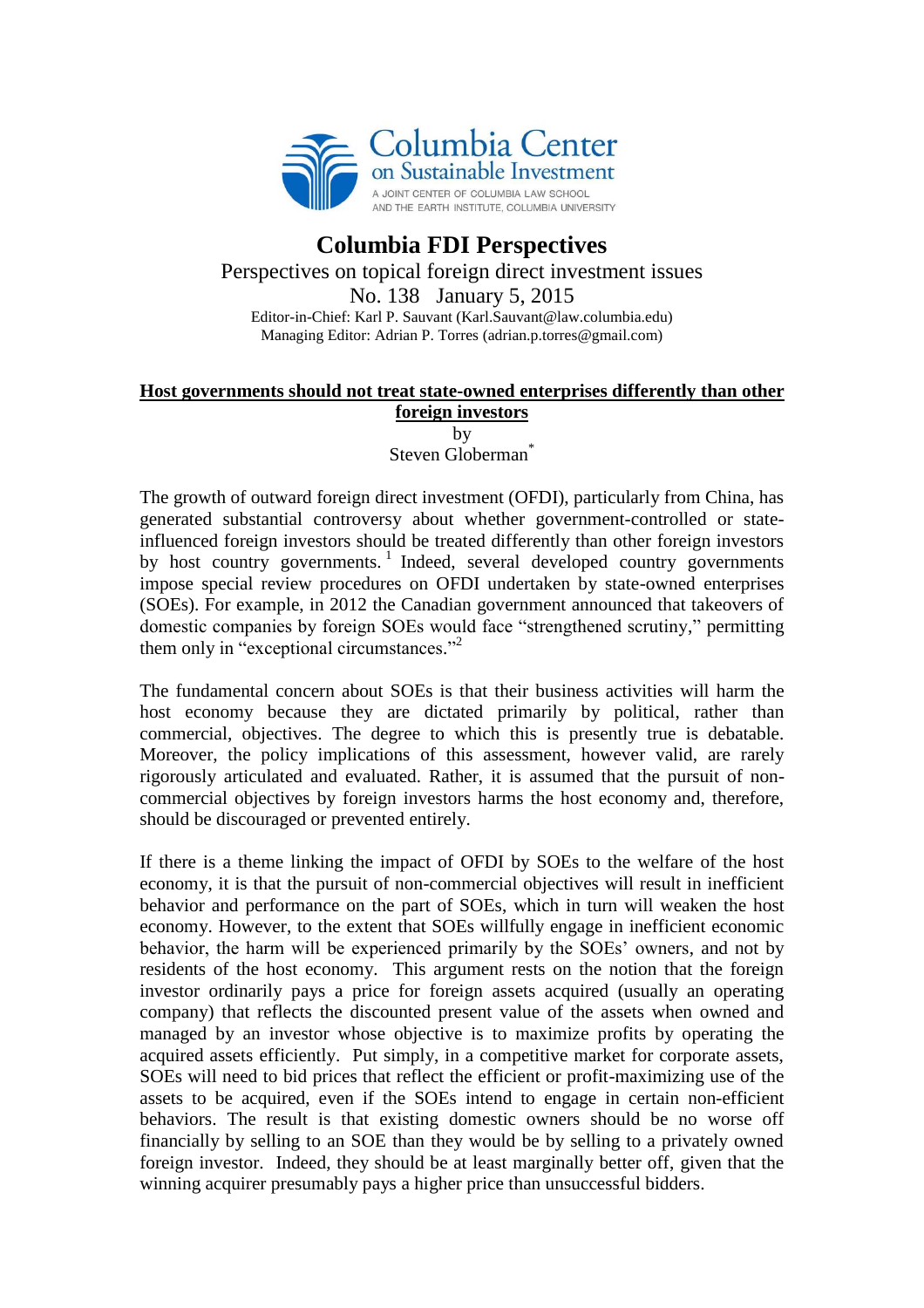So who in the host economy is made worse off by SOE investments? One argument is that multinational enterprises (MNEs) from emerging markets behave less responsibly than their for-profit counterparts headquartered in developed countries in areas like environmental and labor practices. SOEs are also seen as being much less transparent in their financial and social impact reporting than privately owned MNEs. These issues highlight the concern that SOEs from emerging markets are likely to impose costly externalities on host economies.

Yet, regulators, particularly those in developed countries, can restrain SOE behavior, thereby reducing negative externalities.<sup>3</sup> Even if Chinese and other SOEs are imperfectly informed about the regulatory environment when entering a host economy, substantial fines and regulatory censure should quickly educate SOE management about legal and illegal business practices. To be sure, not all objectionable business practices by SOEs are regulated, or even detected, by regulators; however, other market participants can also act as a check on opportunistic behavior by SOEs. For example, prospective employees should demand higher wages from SOEs than from private companies if SOEs implement unfair labor practices. Similarly, consumers should demand lower prices from SOEs than from private companies if the former are perceived as being less safety conscious. In short, corporate misbehavior by SOEs could be substantially internalized by those SOEs in the form of lower profits.

Finally, while many governments provide direct or indirect support for OFDI to their MNEs investing abroad, the support provided by the Chinese government has been criticized for giving Chinese SOEs an unfair advantage in acquiring foreign assets or for driving out efficient domestic firms. <sup>4</sup> Related to an earlier point, competitive bidding for foreign assets may result in much of the Chinese government subsidies being captured by shareholders of acquired companies in host economies. Furthermore, if the acquired assets are managed inefficiently, foreign affiliates of SOEs may require ongoing financial subsidies in order to survive in the marketplace against more efficient rivals. Even the Chinese government faces financial limits to its ability to support its home country MNEs. The termination or reduction of government subsidies would invite the re-entry of efficient host-country firms.

One should not conclude from this discussion that OFDI by SOEs does not raise any public policy issues. For example, specific investments may raise concerns about national security. However, national security concerns may also arise from OFDI by European or United States (US) MNEs, as demonstrated by recent revelations about U.S. electronic espionage in Europe. The main point is that host country governments should reassess their hostility toward investments by SOEs or risk losing access to an important source of investment capital.

 $\overline{a}$ \* Steven Globerman is the Kaiser Professor of International Business at Western Washington University's College of Business and Economics and is a Senior Fellow at the Fraser Institute. The author is grateful to Shaun Donnelly, Peter Enderwick and Curtis Milhaupt for their helpful peer reviews. **The views expressed by the author of this** *Perspective* **do not necessarily reflect the opinions of Columbia University or its partners and supporters.** *Columbia FDI Perspectives* **(ISSN 2158-3579) is a peer-reviewed series.**

<sup>1</sup> Most OFDI from China is undertaken by SOEs. *See* Ken Davies, *China Investment Policy* (Paris: OECD, 2013).